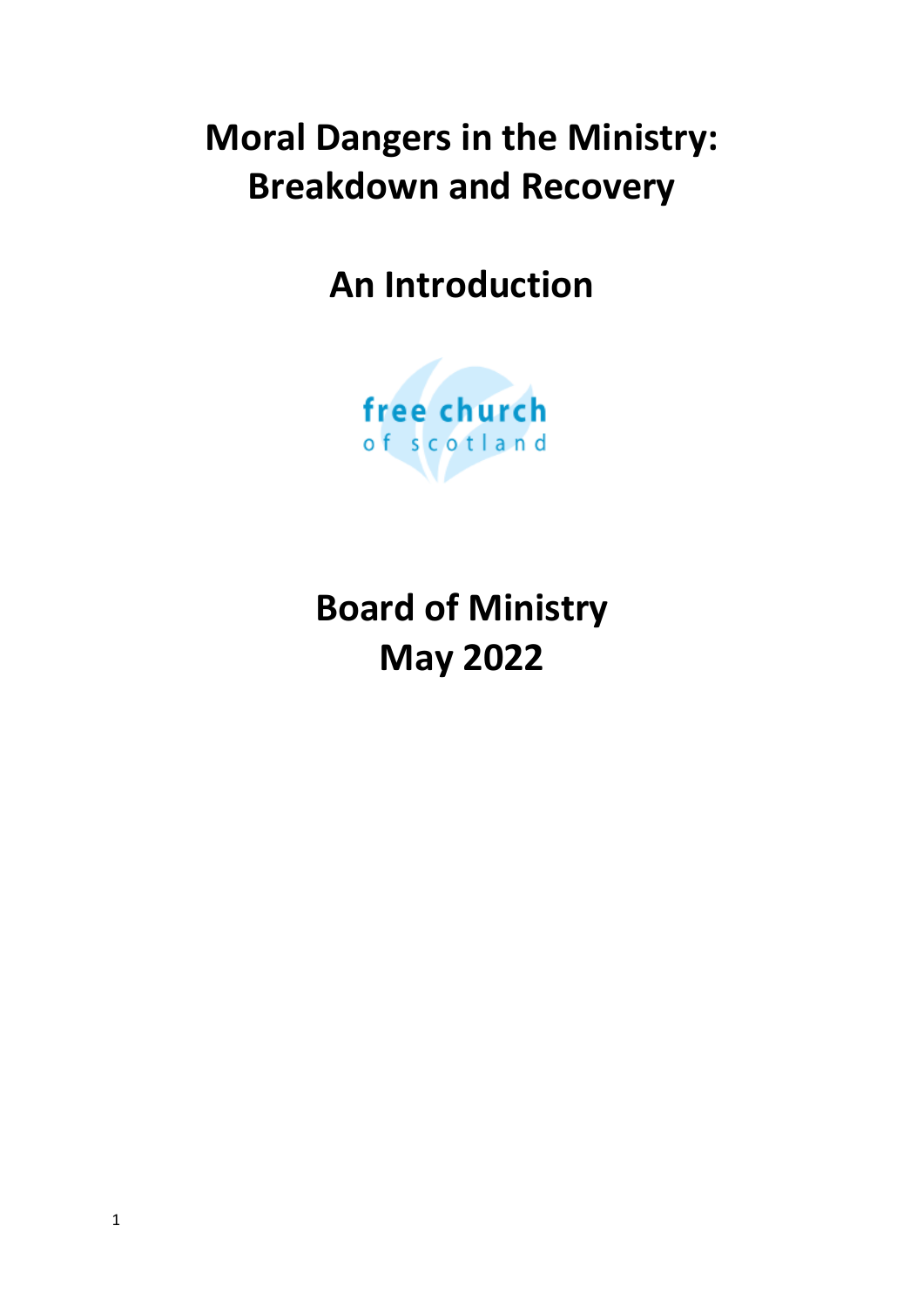Although ministers have always been subject to temptations connected with their office, the rise of a celebrity culture through social media has added to those temptations. It causes pride, and the minister can view himself to be the most acclaimed person in the local church.

His succumbing to moral temptation and public sin has grave implications for the witness of the church. It is also terrible for himself and his family and others involved. It can result in a loss of career, house and reputation.

### **1. Checklist of warning signs of pastoral sin**

The following checklist aims to indicate where there could be errant behaviour which needs to be corrected. Inevitably some responses to the questions posed may refer to perfectly innocent practices.

The checklist may be used as a self-diagnostic tool or as an aid for those involved in teaching or advising. Along with the questions is given some explanatory detail.

a. Are you doing something, which if it became public knowledge, would mean you would not be able to continue as a minister?

(If this is the situation, then repentance and restitution should be immediate. Otherwise it will become public knowledge and come under the judicial procedure of the Church.)

b. Do you believe that you have the freedom to indulge in whatever pleasurable activity you like, but want to keep it hidden from other Christians whom you respect?

(There is a temptation for a minister with the idea of spiritual power to feel he can do whatever he likes.)

c. If you are doing something you know is inappropriate, is your reasoning that it will not hurt others and so it does not matter?

(Typically, it is reasoned that what is done in private does not affect anyone, whereas it impacts on the relationship with the minister's wife, family and on Christian fellowship. The man may still appear to be a good preacher and a good pastor.)

d. If there is inappropriate conduct in your life, do you justify it on the grounds of your circumstances?

(The blame for the inappropriate conduct can be placed upon depression or stress, either professional or domestic, or the inappropriate conduct can be seen as a way of being able to continue functioning in the ministry.)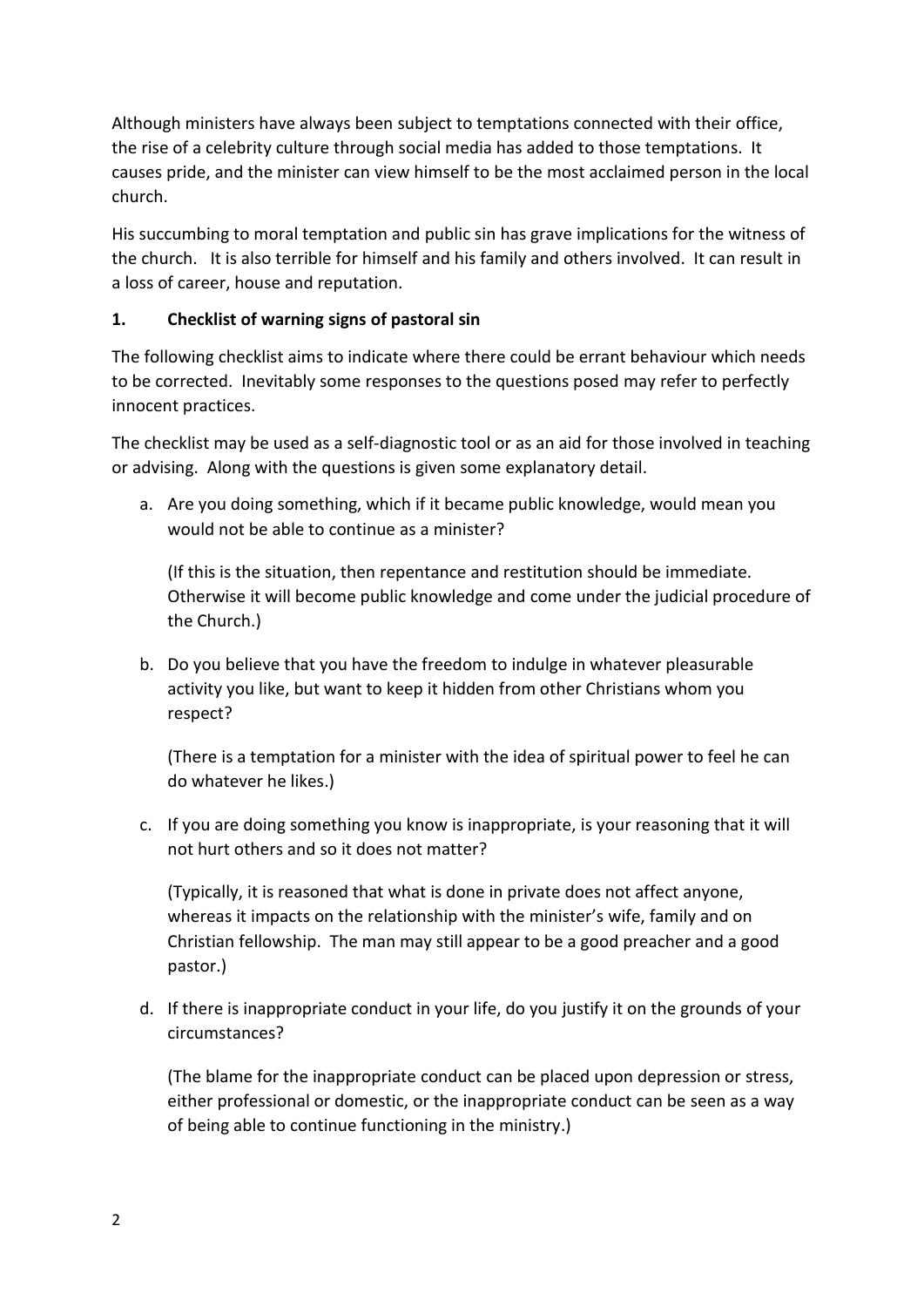e. If you do something which would be questionable for a minister, do you find yourself justifying your behaviour theologically? Maybe on the grounds of your fallen nature or God-given circumstances or arguing from the lives of Old Testament saints?

(Those who do wrong defend their conduct spiritually. This may be by using failings of Old Testament believers, or by reasoning that they feel comfortable with how they are acting.)

f. Is the time you are spending on social media, texting or viewing the internet dominating your life to the neglect of your work and family responsibilities?

(Once something starts to take over a person's life, it has an addictive quality about it. The privacy of online communication is recognized as a potential area of temptation)

g. Do you cut yourself off from close friendship with other ministers or elders and would not wish to be mentored or counselled?

(This is a warning sign of the possible existence of a dual life.)

h. If someone speaks to you privately with concerns about how you are behaving, do you respond by repelling their concern and justifying yourself. And do you regard that person as a meddler?

(Ministers who misuse their authority, learn how to repulse concerned comments by defensive arguments as well as being critical of the other person.)

## **2. Recognising and addressing the difficulties faced by the wife and family**

The impact of a minister acting inappropriately can be substantial for his family. And it is particularly difficult for them to obtain help. To whom can the wife speak when she realizes that there are dangerous signs in her husband's life and also consequences for her family?

The burden she experiences may be carried for years as she protects her family, her marriage and her husband. Colleagues who become involved may find themselves ill equipped to advise because of the complexity of the situation.

When things do become public knowledge, she may feel guilty, ashamed and angry, and the children struggle to understand what has happened. And some in the church may even excuse the minister and blame the wife.

In these situations, not all ministerial colleagues are equipped to helpfully provide pastoral care. And so the Church needs to provide better training. The church community should be encouraged to give support for the minister's wife and family.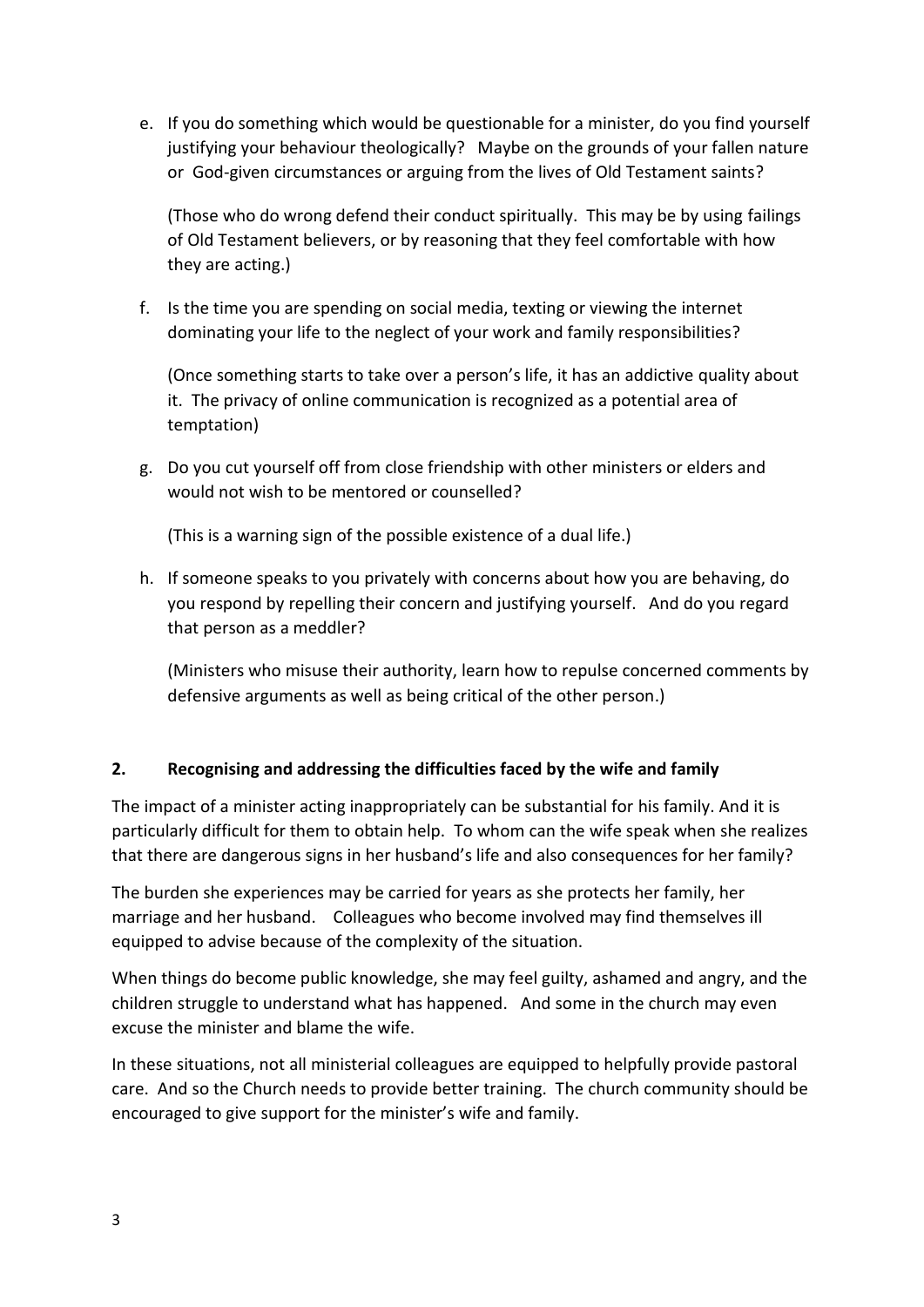### **3. Preventative measures and help for the Minister**

When inappropriate behaviour becomes apparent, it is best to provide the minister with an opportunity to unburden himself in private conversations with others. This gives opportunity for repentance, restitution and a permanent change of conduct.

### **a. Personal counsel**

Private conversation may be initiated by a concerned person either with the minister alone, or with him and his wife. It can be caused when someone else senses that things are going morally wrong in the minister's life. This is both Biblical and advised in *The Practice of the Free Church of Scotland.* 

*S*uch a conversation should not be commenced without reasonable justification and concern for the good of the minister and church.

#### **b. Colleagues meeting with the minister in private conference**

When an individual meeting fails to resolve the situation, then, following the Biblical pattern, there is the need for more than one person to talk with the minister concerned. As far as possible this conversation should be in a non-judicial setting to allow for a frank discussion of issues. A sense of mutual accountability amongst ministers leading to a sharing of burdens should be encouraged.

As a general preventative measure, a good working relationship is desirable at a congregational, Sessional and Presbyterial level. It may be necessary to rethink how Presbytery or Kirk Sessions meetings are conducted to allow for opportunity for fellowship.

It should be borne in mind that one danger here is that those who become involved struggle to advise wisely because of their lack of experience or understanding of the situation. In such an instance help should be sought from more experienced ministers in the Presbytery or wider church.

#### **c. Professional help**

Certain practices can result in a mental or physiological dependence and may be best helped by medical or psychological agencies. At an early stage seeking such assistance might be requested privately via the Pastoral Care Worker. At a later stage assistance could be sought with the advice of the Presbytery.

Recommended agencies, in the Edinburgh area, which have been used by the Free Church include:

New Growth Christian Counselling [www.newgrowthcounselling.org.uk](http://www.newgrowthcounselling.org.uk/)

HealthLink360 (medical and counselling) [www.healthlink360.org](http://www.healthlink360.org/)